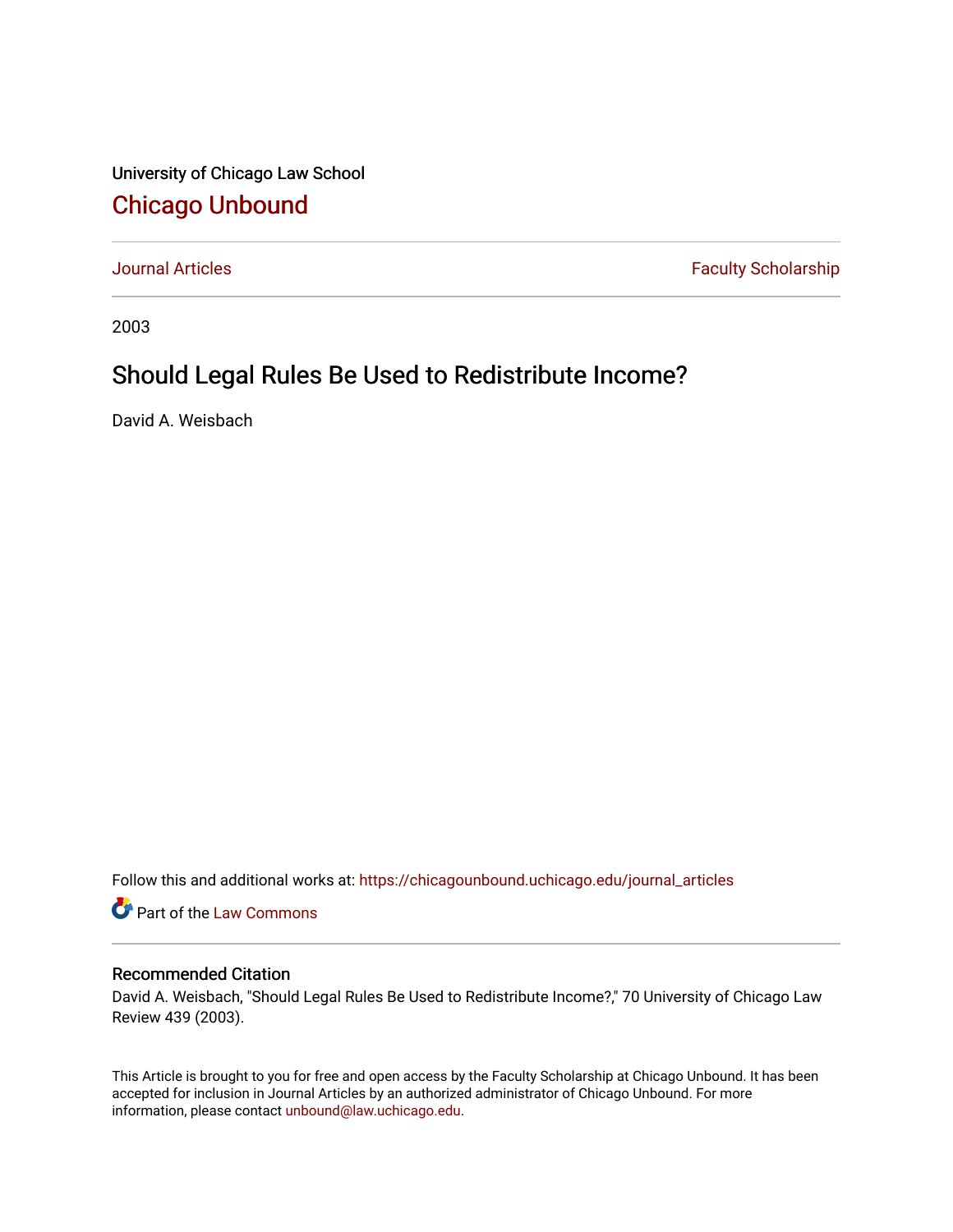## **Should Legal Rules Be Used to Redistribute Income?**

*David A. Weisbacht*

The University of Chicago Law School has been central to the development of law and economics over the past half century. Central to law and economics is the norm by which one should judge the consequences of legal rules. The overwhelming majority of law and economics scholarship looks solely to efficiency to evaluate legal rules. The question I address in this Essay is whether or why this is appro- priate.

More specifically, in thinking about legal rules, we must ask whether they should be designed to redistribute or whether they should merely be efficient. For example, we might want to know whether to have pro-tenant landlord/tenant rules on the theory that tenants are systematically poorer than landlords. Should we have proconsumer warranty rules on the theory that consumers are systemati- cally poorer than producers? And should we have pro-plaintiff nuisance rules?

A common thought might be that legal rules that redistribute income are a good idea because they help the poor and disadvantaged. Laws of this sort can be viewed as a means of doing social justice. Law is not some sterile instrument that comes out of a vacuum. Instead, law is a means of improving our society.

A common counterclaim in law and economics is that legal rules should not be used to redistribute to the poor. Instead, legal rules should be efficient. While we see the efficiency claim often, it is not always clear on what it is based. Do law and economics scholars simply not like the idea of redistribution? Are they uninterested in social justice?

I argue that legal rules should not be designed to redistribute to the poor-but this is not out of a lack of concern for distribution or equality. My argument is that there is a better method of addressing these concerns. In particular, the tax system is a better tool for redistribution of income than legal rules. We should, therefore, use the tax system rather than legal rules to address income inequality, and, correspondingly, legal rules should not systematically favor the poor. With-

t Professor, The University of Chicago Law School. This Essay was delivered as the Coase Lecture at the University of Chicago Law School on February 19,2002.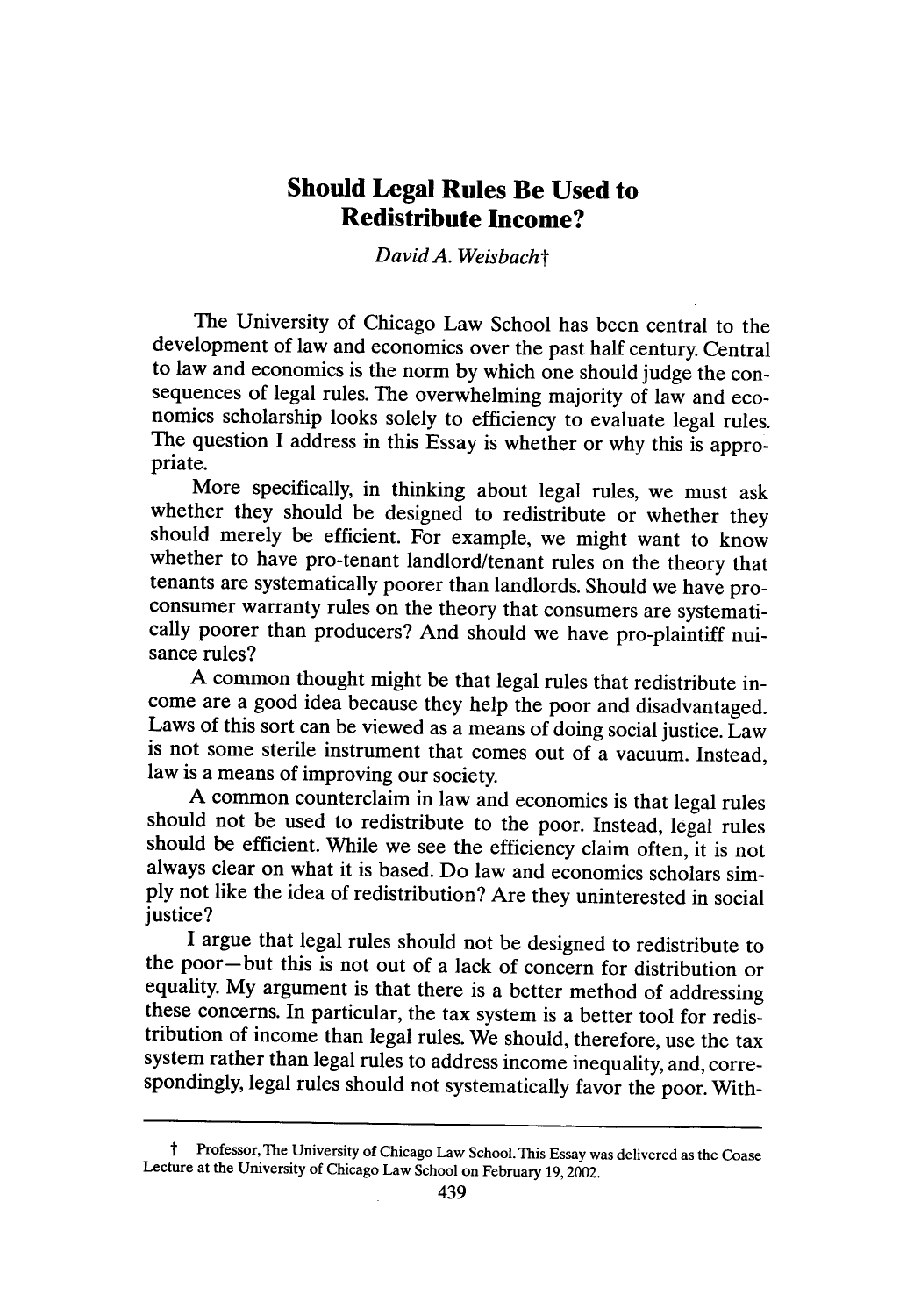out the tax system, this conclusion would not necessarily hold and legal rules might optimally be set to redistribute. Thus, I claim a central place for the tax system in thinking about legal rules.<sup>1</sup>

I start by discussing redistribution more generally. Then I turn to a comparison of legal rules and the tax system as methods of redistribution. Finally, I consider some possible extensions of the argument and some counterarguments.

#### I. REDISTRIBUTION

Why might we want to redistribute income? There are a variety of reasons. For example, the rich might be altruistic toward the poor so that redistribution helps both. Alternatively, redistribution might act as a form of social insurance. Any of us could easily be down and out someday due to misfortune. Redistribution hedges this risk.

The most commonly cited reason for redistribution, and the one I will focus on, is that individuals have declining marginal utility of income. All this means is that as individuals get wealthier, each dollar is less important. One reason that individuals might have declining marginal utility of income is simply that individuals tend to satisfy their most important needs first. Once they have enough income to satisfy these, they move on to lesser needs. This type of planning or maximization means that the first dollar one receives is more important than the millionth. Another reason we might believe in declining marginal utility is just introspection-the extra brass and teak fittings on a gazillionaire's yacht are likely to be less important to him than food or housing to a pauper.

If individuals have declining marginal utility of income, redistribution can be a good idea because the loss in utility to the wealthy from whom we take a dollar is not as great as the gain to the poor who receives the dollar. If we ceased the analysis here, we might conclude that significant redistribution is appropriate. In fact, at the extreme, we would redistribute until everyone had equal incomes. So long as there is declining marginal utility, it is always a good idea to take from the wealthier and give to the poorer until all income is equal.

The problem is that redistribution is costly. Not only are there the costs of the administrative apparatus of redistribution-measuring income, collecting the money, etc. - there are costs in terms of incentives. In particular, if we take income from people, then each hour of work or unit of savings brings less to them. For example, if you previously earned \$10 per hour and we start taking 40 percent of your income, your take home pay is now \$6 per hour. This means that the

**<sup>1</sup>**When **I** use the term "tax system," **I** mean it broadly to include the transfer system as well. **That** is, the tax system includes government payments to individuals as well as collections.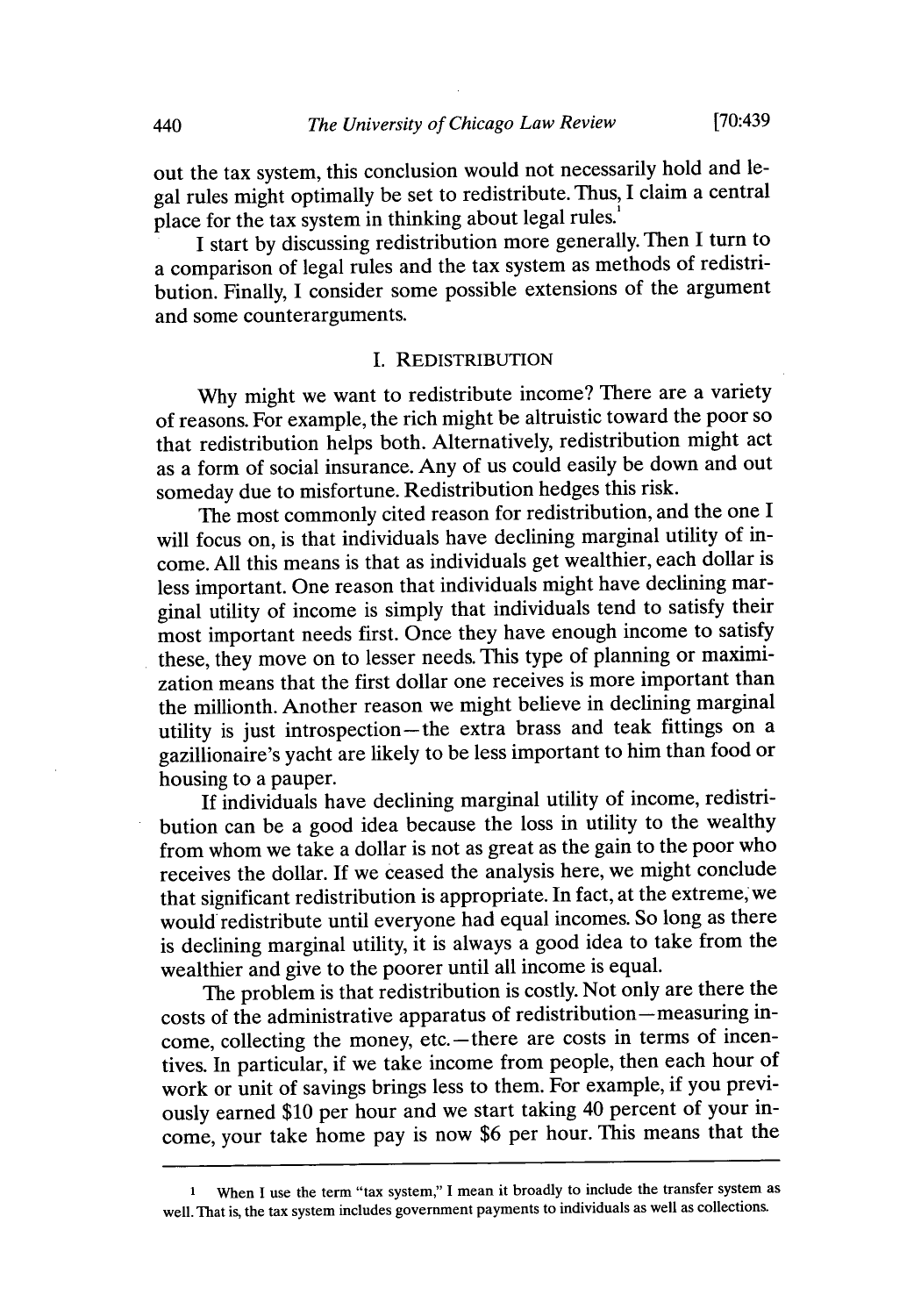tradeoff between working and doing other things is changed. Work is relatively less attractive than leisure. As a result, we can expect people to work less. For example, why spend those extra hours moonlighting at a second job for not much reward?

This distortion, which is generally called a distortion in labor/leisure choice, results in efficiency losses. The overall size of the pie, including how much there is to redistribute, goes down because people work less. A metaphor that is frequently used is that redistribution is a leaky bucket. When we take money away from one person to give to another, we lose some during the transfer.

What is the size of the distortion? There are, as one might guess, many studies, and, as one might also guess, they produce conflicting results.<sup>2</sup> It turns out to be very difficult to measure. One story is that the distortion is small in part because people tend to work relatively fixed hours. If your job demands forty hours per week, you don't have the choice to reduce it to thirty-five hours when tax rates go up. Another story is that the distortion is large, particularly for vari-

ous subclasses of individuals. The moonlighter has the choice of whether to work the extra hours. Second earners in a family are also thought to be very responsive to changes in tax rates. And even primary earners putting in their forty hours can be responsive to tax rates in a variety of subtle ways, such as how much they invest in education or training, how hard they work for advancement, and similar non-hourly elements of work. This empirical debate will continue for the indefinite future. For our purposes, unless you think the distortion is zero, there will be a cost to redistribution.

In addition, regardless of the absolute size of the cost initially, it is generally thought to go up with taxes; so the more we wish to redistribute, the higher the cost. Worse, it is thought to go up very fastwith the square of the tax rate **-so** even small distortions can become very large if tax rates are high enough.

The million-dollar question is how we balance these concerns. Redistribution seems like a good idea, but it is costly. How do we decide how much to do? To make this decision, we need a theory of what is good for society-of how much we should be willing pay to achieve redistribution. Such an expression of beliefs about this tradeoff is called a social welfare function. It tells us how well off a society is based on the welfare of the individuals in that society. This means that it tells us when more redistribution at a given cost is a good idea. I

**2003]**

<sup>2</sup>See, for example, the papers contained in Joel B. Slemrod, ed, *Does Atlas Shrug? The Economic Consequences of Taxing the Rich* 141-461 (Harvard 2000) (examining the impact of taxing the rich on a wide range of behavior).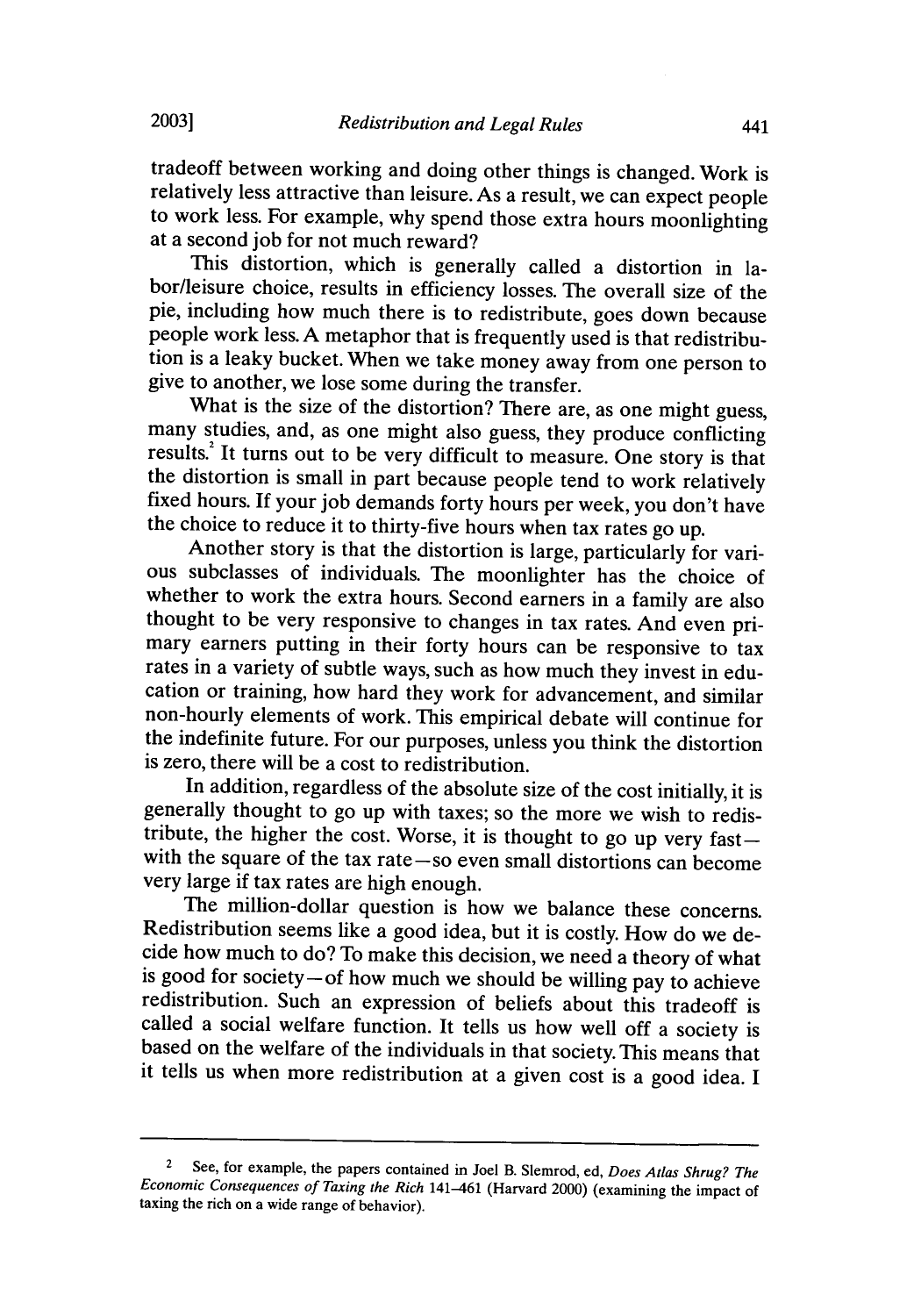will, for purposes of this discussion, put two restrictions on the social welfare function.

First, I will restrict the social welfare function to be a function of the welfare of individuals. Society is better off when individuals in society are better off. Concepts like justice can affect social welfare, but they must do so by making individuals better off rather than by satisfying an abstract ideal. Second, I want the social welfare function to be consistent with Pareto efficiency. This means that if the welfare of one individual goes up and the welfare of nobody else goes down, we should think of society as better off.

What are some prominent examples of social welfare functions that meet these criteria? One of the most prominent is the utilitarian social welfare function. Utilitarians hold that we can measure how well society is doing by adding up the utilities of the individuals in society. Each person is weighted equally under this social welfare function.

The philosopher John Rawls proposed a different measure of social welfare known as the maximin. Although he was concerned with values other than individual welfare, the maximin, roughly described, measures the welfare of society according to the welfare of the worst off individual in society. Rawls's formulation is generally thought to be more egalitarian than the utilitarian social welfare function.

We can also come up with intermediate versions that are more egalitarian than the utilitarian social welfare function but less so than the maximin. One example is the product of individuals' welfare. While we can debate the merits of various social welfare functions, I am not going to concern myself with this choice except to ask that it be explicit and meet the few minimal conditions I have mentioned. I should note before moving on that there are many very difficult problems with this formulation of what makes a good society. For example, we must decide whether to count hateful preferences in social welfare-if someone is happy when another is injured, do we count that perverse happiness? We also have to decide who is included. Do we count foreigners? What about embryos or animals? There is a whole literature devoted to studying these problems, but for purposes of this Essay, I will assume that we have a social welfare function and get on with the analysis.

Once we have had our ethical debates and chosen a social welfare function, we can think fairly clearly about redistribution. It actually becomes an optimization problem. We want to maximize social welfare given constraints about the costs of redistribution.

The original work along these lines was done by James Mirrlees in 1971, and he was later awarded the Nobel Prize in part for this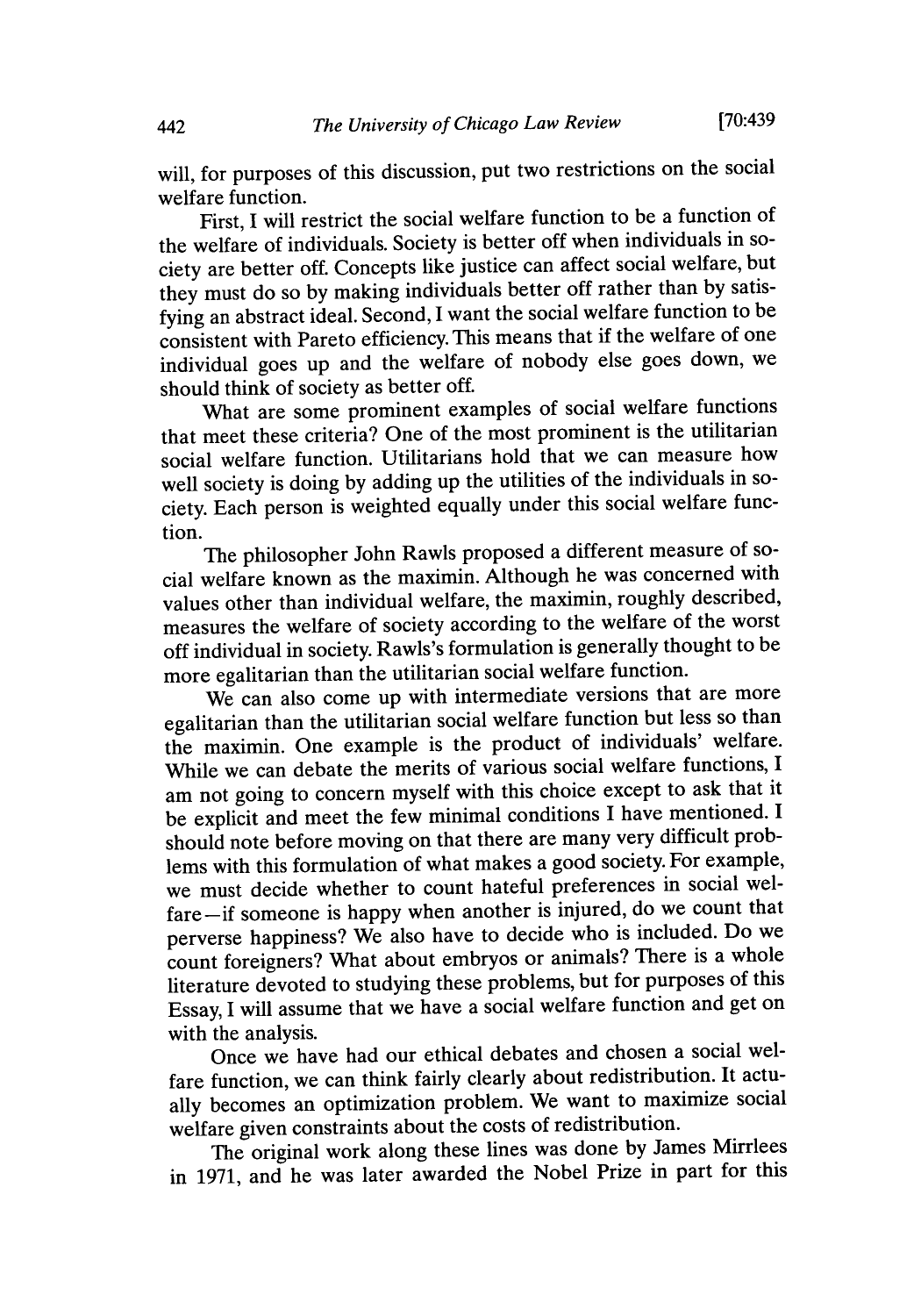work.' The actual mathematics are very complex and of little interest to the nonspecialist. It might be helpful, however, to demonstrate the principles with a simple example because the discussion so far has been somewhat abstract. An article by Joe Bankman and Tom Griffith has an example that serves well for our purposes.'<br>Suppose we have three individuals in a hypothetical society. (Ob-

viously in a real society, there are more than three individuals. We can think of the three as three representative classes of individuals in a more realistic society.) Their wage rates are as indicated in Table 1.

| Individual   | <b>Wage Rate</b> |  |
|--------------|------------------|--|
| Alice        | \$10/hour        |  |
| <b>Betty</b> | \$20/hour        |  |
| Cindy        | \$40/hour        |  |

**TABLE 1**

Assume that each has a utility function that combines both their consumption and their time off from work, or leisure. In particular, assume that their utility is the log of the product of consumption and leisure, or:

## Utility =  $Log$  [consumption  $\times$  leisure]

The reason for using the log function is that it goes up, but at a declining rate, which gives the individuals declining marginal utility. I use the product of consumption and leisure so that the individuals will want to balance the two-both count, and if either is too low utility will decline. For example, if the individual is a beachcomber and has only leisure and no consumption, utility will be low. Similarly, if the individual is a workaholic and has consumption but no leisure, utility will decline. Our hypothetical individuals want a mix of free time and wealth, like most individuals in the real world. Note also that the utility function gives us implicitly the labor/leisure distortion because it determines how much individuals will reduce work when they are taxed. It tells us their tradeoff between work and leisure.

**20031**

<sup>3</sup> See, for example, J.A. Mirrlees, *An Exploration in the Theory of Optimum Income Taxation,* 38 Rev Econ Stud 175,175 (1971) (exploring questions of "what principles should govern an optimum income tax; what such a tax schedule would look like; and what degree of inequality would remain once it was established").

<sup>4</sup>See Joseph Bankman and Thomas Griffith, *Social Welfare and the Rate Structure: A New Look at Progressive Taxation,* 75 Cal L Rev 1905, 1945-65 (1987) (summarizing the welfarist and nonwelfarist theories of redistribution and the data as of 1987 concerning the efficiency effects of redistribution).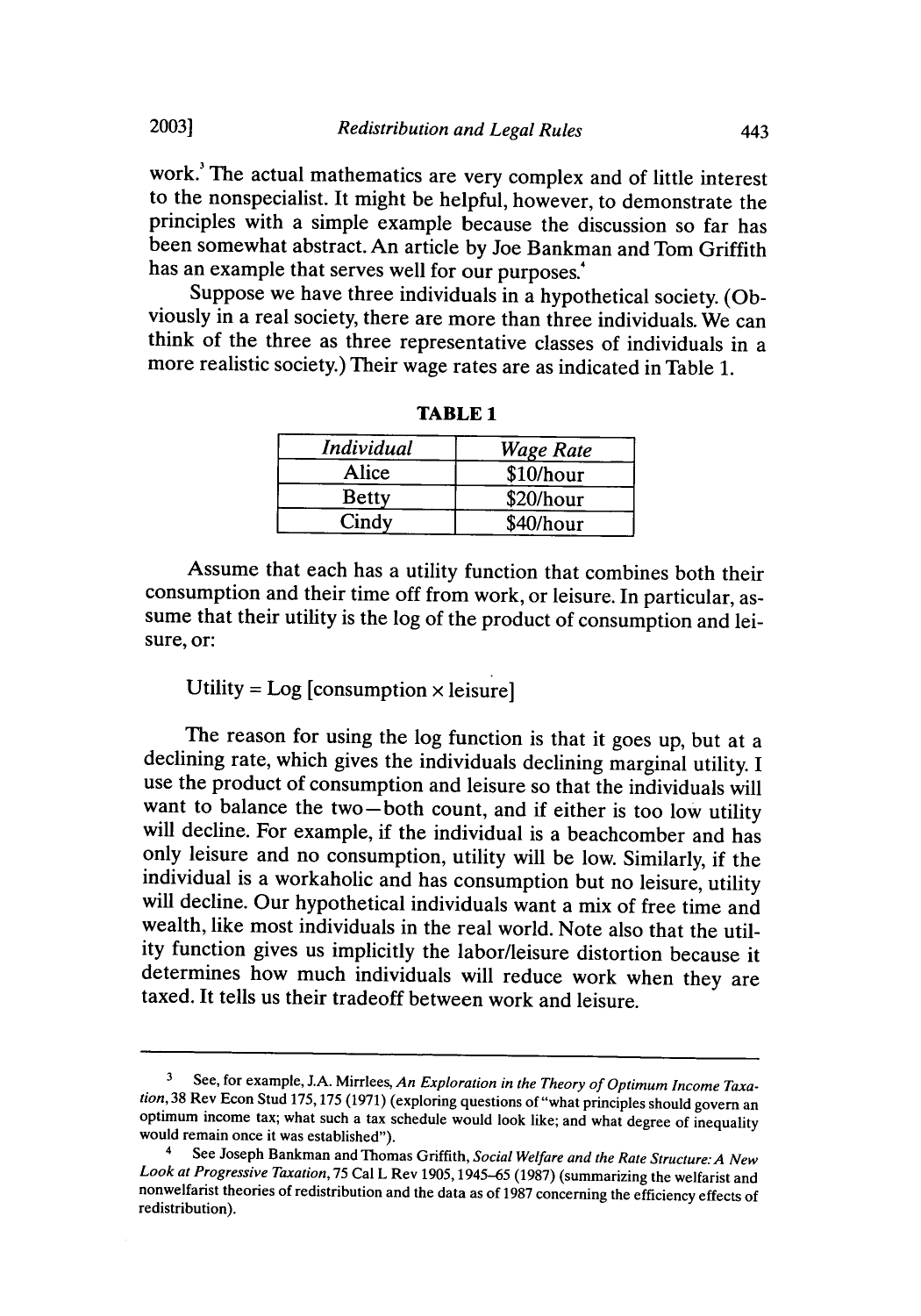Given this society, we can set a tax rate or rates to raise revenue. I will assume that we set a single rate on everyone and use the money raised to pay for a public good that benefits all equally. We can think of this as simply giving them back money-the public good counts as consumption in their utility functions. This system is progressive because how much they pay in is based on a percent of income, so Cindy pays more than the others, but they all get back the same amount. We can do the calculation with more complex tax structures, but it just makes it more complicated without changing the basic ideas.

We can calculate how much each individual will work and their utility for any given tax rate under this tax and spending system. We then plug the result into our social welfare function and determine overall social welfare. The goal is to find the tax rate that maximizes social welfare.

Below I've calculated social welfare for the utilitarian and Rawlsian social welfare functions.

Figure 1 is the utilitarian case. The graph shows how total social welfare, the sum of utilities, varies with the tax rate. From examination of the graph, we can see that social welfare is maximized when the tax rate is approximately 31 percent.



Table 2 shows the income and welfare numbers at the optimum. Even at the optimum, our sample society is not even close to completely equal. The wealthiest individual, Cindy, has more than three times as much income as the poorest, and is better off in terms of utility as well. Notwithstanding this inequality, further redistribution would be a mistake because it would reduce total utility.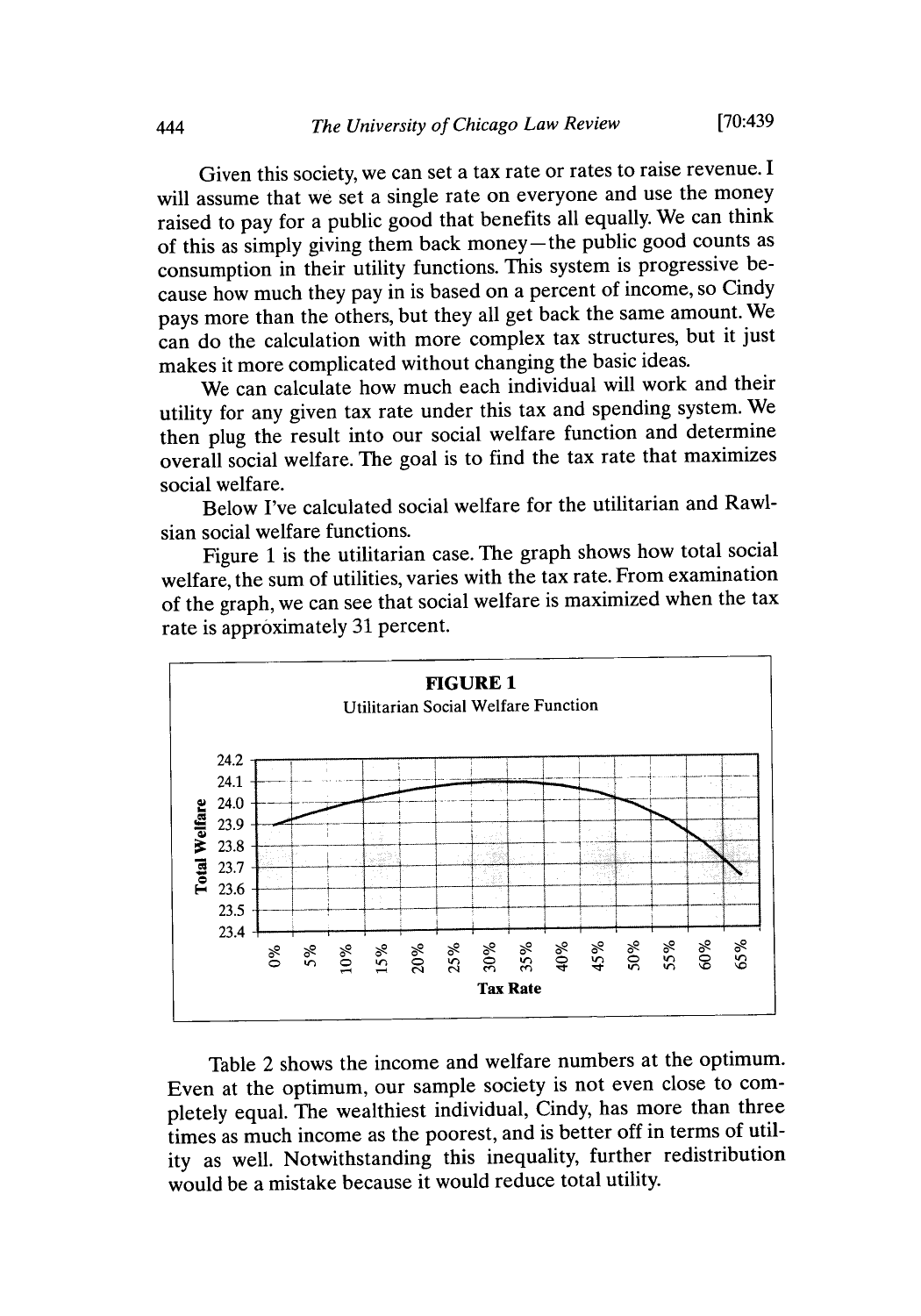|              | <b>Income</b> | <b>Utility</b> |
|--------------|---------------|----------------|
| Alice        | \$118         | 7.61           |
| <b>Betty</b> | \$201         | 7.98           |
| Cindy        | \$366         | 8.49           |
| Total        | \$686         | 24.08          |

**TABLE 2** Optimum with Utilitarian Social Welfare Function

Figure 2 represents the same society, but using a Rawlsian social welfare function. Note the change to the graph. Previously we had total utility on the y-axis. Now the y-axis has the utility of the worst off individual. The optimal tax rate has gone up to somewhere around 60 percent.



Table 3 shows the income and welfare numbers at this optimum. The numbers are more equal. The best off now has only two and one half times the wealth of the worst off. But there is still substantial inequality in both income and utility. Cindy is still much better off than Alice. Note also that total wealth and total utility went down. Total wealth went down from \$686 under utilitarianism to \$480 under the minimax. We have traded off total wealth for more equality.

| Optimum with Rawlsian Social Welfare Function |               |         |
|-----------------------------------------------|---------------|---------|
|                                               | <i>Income</i> | Utility |
| Alice                                         | \$96          | 7.74    |
| <b>Betty</b>                                  | \$144         | 7.86    |
| Cindy                                         | \$240         | 8.19    |
| Total                                         | \$480         | 23.79   |

**TABLE 3** Optimum with Rawlsian Social Welfare Function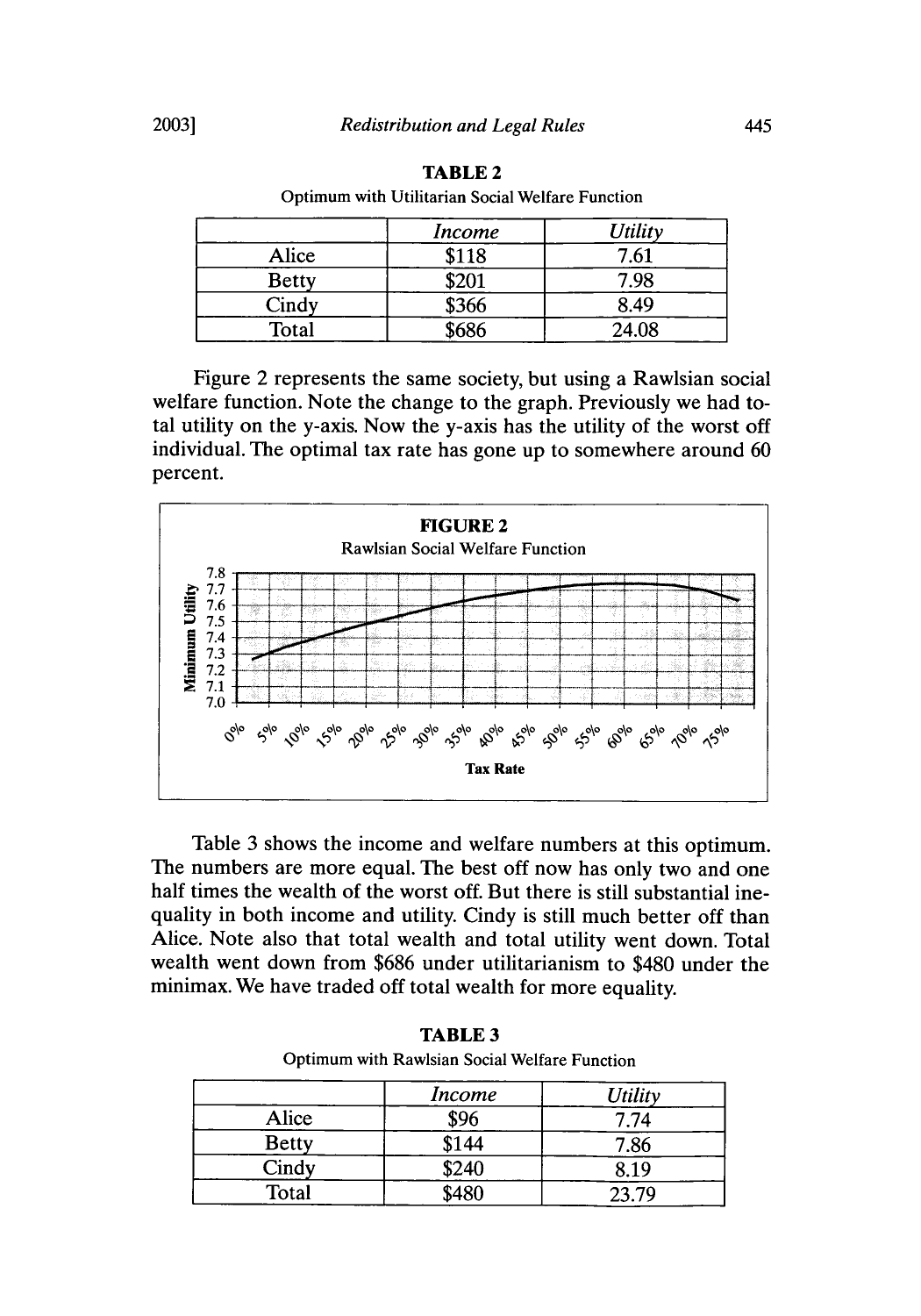Why would a Rawlsian social welfare function leave us with this sort of inequality when it cares only about the welfare of the poorest? Why wouldn't it tell us to have more redistribution? The reason is that we cannot help the worst off any more. Raising the tax rate to transfer more to her actually makes her worse off because of the extra taxes she has to pay and because the efficiency losses from taxation reduce the amount available to redistribute to her. The pie shrinks so much, the efficiency losses are so high, that we cannot do any better.

Is this an artifact of our limited tax structure? We are limiting ourselves to a single tax rate, so raising Cindy's taxes also raises Alice's taxes. It is hard in this structure to take from Cindy without also hurting Alice. The answer, it turns out, is not very much dependent on our limited model. Even under quite general tax structures there is still substantial inequality with a Rawlsian social welfare function. The leaky bucket remains very important.

That's the background. The core idea is that redistribution of income is probably a good thing. It most likely increases social welfare. Unfortunately'redistribution creates inefficiencies, such as the distortion in the choice between labor and leisure. Redistribution is a leaky bucket. Therefore, we have to trade the benefits of redistribution with its efficiency costs, and we end up with some desirable amount of redistribution that may leave us far from equal. We are now finally ready to discuss the main topic, which is whether legal rules should be used to redistribute income. I want to compare legal rules and the tax system as methods of redistributing income.

### II. THE LEGAL SYSTEM COMPARED TO THE TAX SYSTEM AS A METHOD OF REDISTRIBUTING INCOME

Suppose we have a legal rule and a tax system that have similar redistributive effects. They both, for example, take similar amounts from those with high incomes and give to those with low incomes. Which one do we prefer? $5$ 

<sup>5</sup> The argument made here is primarily due to Louis Kaplow and Steven Shavell, *Why the* Legal System is Less Efficient than the Income Tax in Redistributing Income, 23 J Legal Stud 667, 667-68 (1994) (arguing that employing legal rules to redistribute income "distorts work incentives fully as much as the income tax system" and creates other inefficiencies); and Steven Shavell, **A** *Note on Efficiency vs. Distributional Equity in Legal Rulemaking:* Should *Distributional Equity* Matter Given *Optimal Income* Taxation?, 71 Am Econ Rev 414, 414-17 (1981) (arguing that "despite imperfect ability to redistribute income through taxation, everyone would strictly prefer that legal rules be chosen only on the basis of their efficiency"). For additional discussion, see Chris Sanchirico, *Deconstructing the New Efficiency Rationale,* 86 Cornell L Rev 1003, 1069 (2001) (arguing that law and economics is unjustified in relying exclusively on the principle of efficiency); Chris Sanchirico, *Taxes versus Legal Rules as Instruments for Equity: A More Equitable View,* 29 J Legal Stud 797,820 (2000) (arguing that "the ability to redistribute by income tax does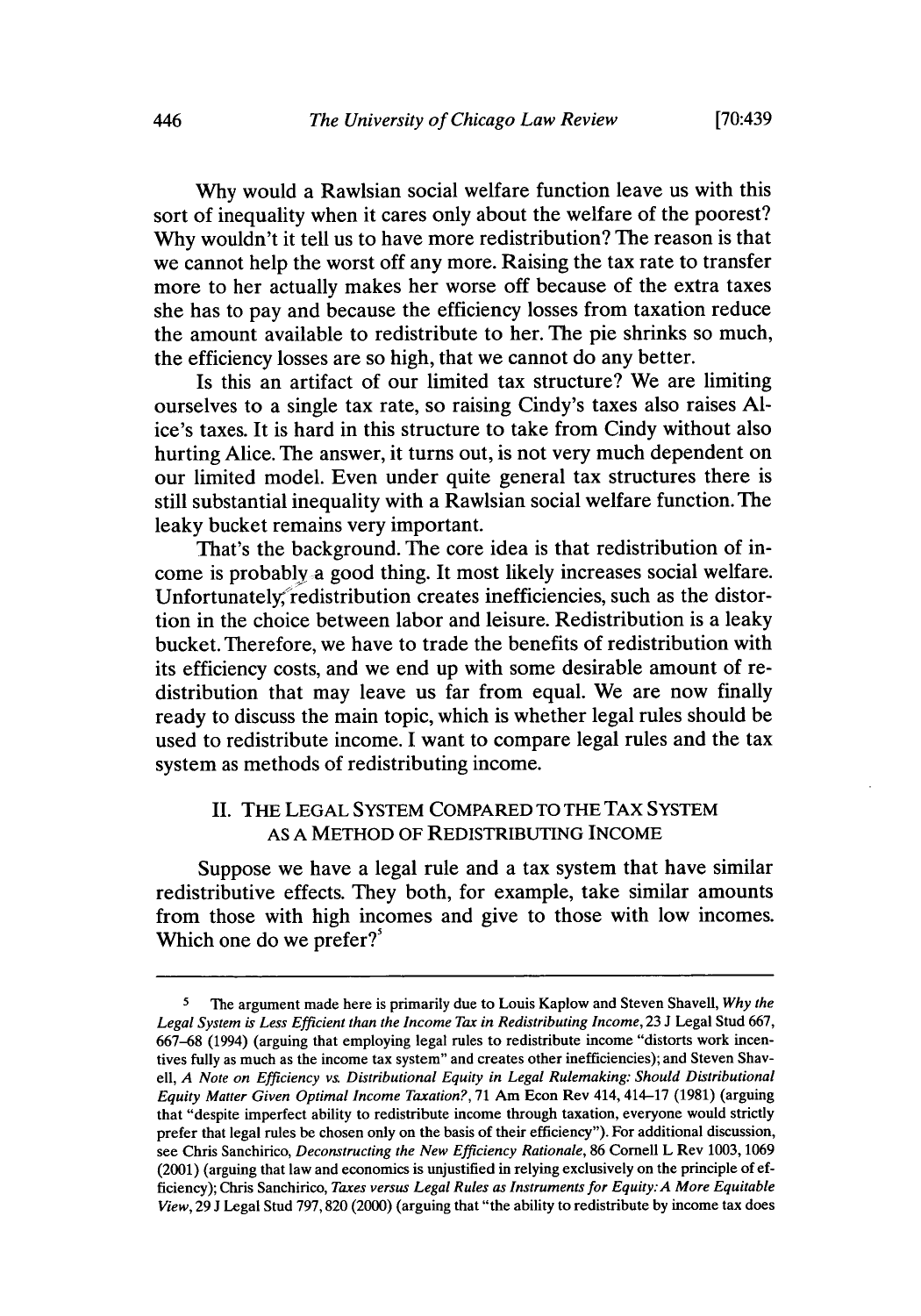Consider a legal rule that redistributes income by varying from the efficient result. The legal rule redistributes income, which is good. It also creates inefficiencies. Because it redistributes, it reduces the return from working, and therefore causes labor/leisure distortions. But, and this is the key fact, it also deviates from the efficient legal rule, so it causes inefficiencies along that boundary as well. It will cause individuals to take too much or too little care, breach contracts inappropriately, under- or over-invest in property, and so on. The legal rule affects two margins: the decision to work and the decisions relevant to the legal rule.

Compare that to an income tax. It too causes a labor/leisure distortion. We have the same disincentives to work. But the income tax does not cause inefficiencies along other margins. It will not change incentives to take care, incentives to breach, and so forth. This means we can get the same redistribution at a lower cost. Or we can get more redistribution at the same cost. But either way, the tax system is a more efficient method of redistribution than the legal rule.

That, in a nutshell, is the main argument. We can develop the intuition further by stating the argument slightly differently. Suppose we are considering a legal rule that favors the poor. Say we deviate from efficient tort damages so as to redistribute toward the poor. The wealthy in this case will expect to pay more or receive less in tort, and there is a corresponding benefit to the poor. Suppose instead we make the legal rule efficient and adjust the tax system to redistribute the same amount by increasing its progressivity.

By making this adjustment, we have identical distributional consequences. The wealthy pay more and the poor receive more. There are, therefore, identical benefits from redistribution and also identical distortions of the labor/leisure choice. But we have increased the efficiency of the tort system because now we resort back to efficient tort rules. So we are better off.

In fact, strong versions of this argument claim that we have made a Pareto improvement-we have redistributed in exactly the same way by using the tax system but increased total resources because the tort system is more efficient. The argument is consistent with *any* of the social welfare functions that we might pick, regardless of how egalitarian we might be. Therefore, we get our conclusion: The income tax is the better instrument for redistribution and legal rules should, therefore, not be so used.

not make it appropriate to ignore redistributive goals in evaluating legal rules"); and Louis Kaplow and Steven Shavell, *Should Legal Rules Favor the Poor? Clarifying the Role of Legal Rules and the Income Tax in Redistributing Income,* 29 J Legal Stud 821,834 (2000) (responding to the criticism of Sanchirico and maintaining that the "use of legal rules to redistribute income is generally less effective than relying exclusively on the income tax system").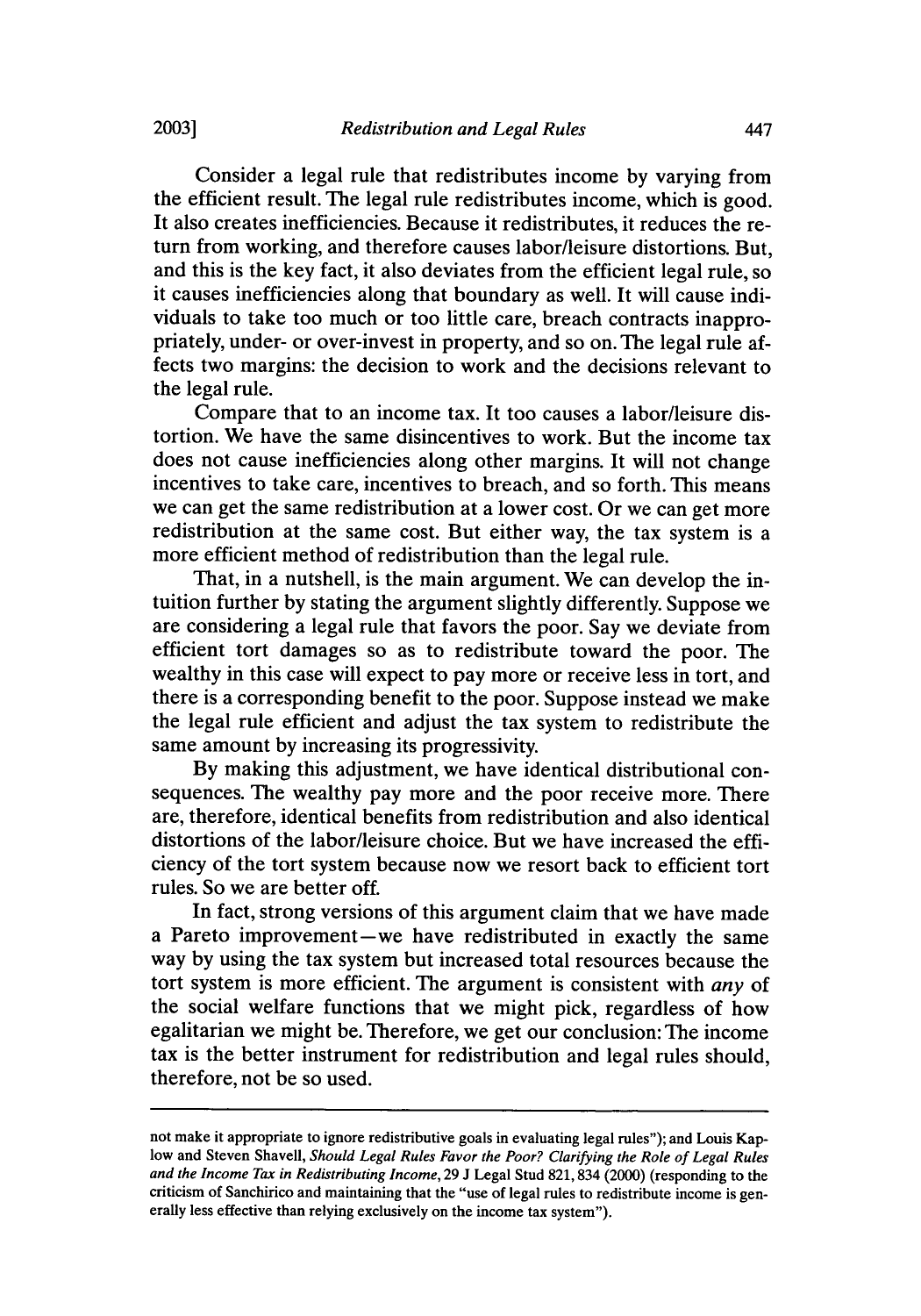**[70:439**

The argument just made assumed that legal rules were actually able to redistribute income fairly well and merely argued that the tax system would do better. But there are separate reasons to believe that the legal system is often an ineffective instrument for redistributing income at all. These arguments go under the rubrics of "contracting around" and "haphazardness."

The contracting-around argument states that attempts to redistribute through legal rules will often be defeated because prices will adjust to offset the effect of the legal rule. For example, if we require landlords to make their apartments habitable through an implied warranty of habitability, landlords will simply raise the rent to cover their costs.

The initial story seems quite intuitive here. We can examine the extent to which prices change in various markets and therefore when the effects of legal rules get passed on. Sometimes prices might not rise, so legal rules might seem to work.

This story, however, may be less persuasive than it appears. The core problem is that legal rules change the very product under consideration. For example, a mandated warranty changes the good being sold from simply a good to a good plus a warranty. Buyers will value the benefit of the warranty, perhaps more or perhaps less than its cost. The extent to which prices change reflects how much buyers value the warranty. If they value it highly, we might expect them to agree to pay much more for the product with the warranty. And if they do not value it at all, they may not be willing to pay more. Therefore, the extent of the price change is misleading. A big price increase (relative to the cost of the legal rule) might indicate that the legal rule has made buyers better off, while a small price increase might indicate that the legal rule has made buyers worse off. The intuition should be completely flipped from what we might have first thought.<sup>6</sup>

To make it messier, individuals will value the warranty differently. Some will value the benefit of the legal rule more than its cost and others less. When prices adjust, there will be redistribution among consumers. If our goal was, say, to redistribute from sellers to purchasers or landlord to tenants, we might instead have mostly redistributed among purchasers or among tenants. It is not even clear what it means to have pro-tenant or pro-consumer rules in this case. Sorting out the

**<sup>6</sup>** For a more complete analysis, see generally Richard Craswell, *Passing on the Costs of* Legal Rules: Efficiency and Distribution in Buyer-Seller Relationships, 43 Stan L Rev 361 (1991). See also Henry E. Smith, *Ambiguous Quality Changes from Taxes and Legal Rules,* 67 U Chi L Rev 647,649 (2000) (arguing that analogizing legal rules to taxes is more insightful when one assumes "that commodities and services are bundles of attributes that can vary from specimen to specimen," and "that measurement of such attributes is costly").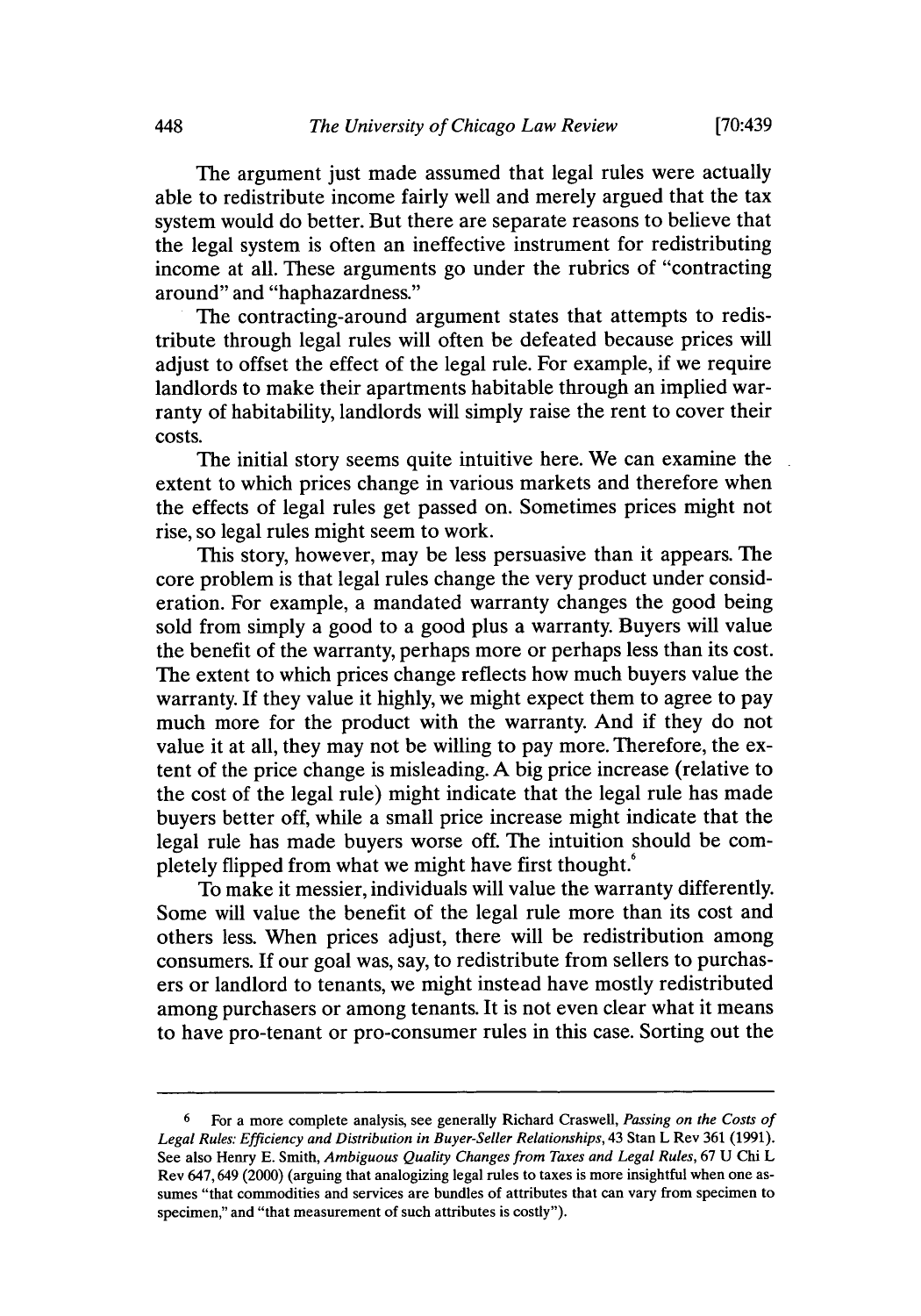actual effects becomes very difficult. The theoretical questions are hard, and the empirical questions are probably even more difficult.

For example, we are not entirely sure whether labor laws help workers as a whole. They might, for example, help workers who are employed but make finding work more difficult for those who are unemployed. Similarly, it is not clear that consumer protection laws help consumers. I don't want to take a position on this. There is a large literature on these various rules. Suffice it to say that some probably help their intended beneficiaries, and some probably do not. The only point is that attempting to redistribute income through legal rules is a precarious exercise.

The other standard argument against using legal rules is known as the haphazardness problem. Consider a pro-plaintiff tort rule. We might want such a rule because, say, plaintiffs are systematically poorer than defendants. The problem with such an approach is that it is likely to be both under- and over-inclusive. It is under-inclusive because many poor individuals are never part of a tort suit, so they would not benefit from the rule. Similarly, the rule is over-inclusive because there will inevitably be some rich plaintiffs who benefit.

Once again, as in the contracting around case, the argument gets much more complex once we get into the details. For example, even if people are never subject to a lawsuit, they might bargain in the shadow of the law and, therefore, receive benefits or detriments indirectly. Similarly, in the tort case, insurance prices will be based on expected damages, so to the extent individuals buy insurance, they are all affected even if they are never party to a lawsuit.

Before drawing any conclusions about the strength of the contracting around and haphazardness arguments, we must compare the legal system to the tax system. The argument must always be a comparative argument-it doesn't help to criticize one method of redistribution without comparing it to other methods. The tax system might very well be subject to the same criticisms as the legal system. Prices might adjust to undo the effect of tax redistribution, and the tax system might be over- and under-broad, taxing the wrong people sometimes and missing the right people other times.

While these criticisms of the tax system are undoubtedly true, I tend to think that they are likely to be less severe in the tax system than in the legal system. The reason is that the tax system is a dedicated system that can be tailored to minimize these effects. But there is no a priori or slam-dunk argument that tells us this will happen. We have to do a detailed institutional comparison. Still, my initial view is that it is extremely unlikely that the legal system would compare well.

Taking all of these arguments together, the double-distortion argument and the problems with contracting around and haphazardness,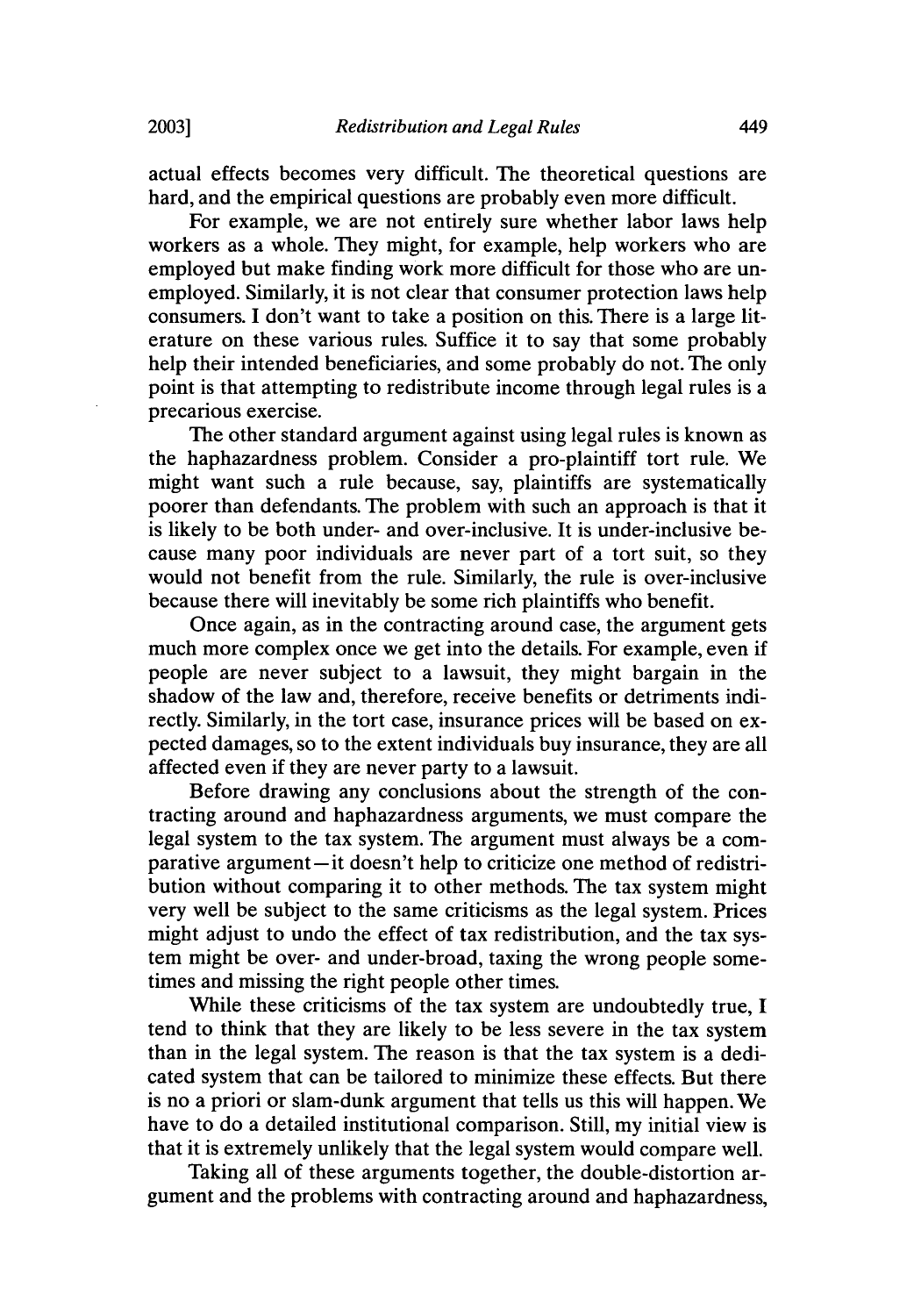I believe the case against using legal rules to redistribute to the poor becomes almost overwhelming. The tax system is designed to measure the variables relevant to redistribution and act only on those margins. It is hard to imagine that legal rules are likely to do a better job.

One key point to note is that I have not argued that legal rules should be efficient. All the argument has shown so far is that legal rules should not be used to redistribute income. But income is not the only source of inequality. Race, gender, disability, or health all might be sources of inequality in our society. If we value equality of all sorts, not just income equality, we might want to redistribute on these bases.

Maybe legal rules should be used to redistribute on other grounds and, therefore, should not be efficient, even if they should not be used to redistribute income. Here is an example. Suppose the severely disabled are less well off than others of equal income. Their costs may be higher, their needs greater, and so on. An income tax won't help much here. Income won't necessarily correspond to disability. We can even imagine the case where everyone has the same income but differs along this dimension. Under these circumstances, an income tax would have nothing to do even though there is inequality in our society.

Legal rules, however, might help. We could adjust the legal rules to favor the disabled and thereby redistribute away from everyone else and to the disabled. For example, we could, as we actually do in real life, impose a mandate on employers that they provide accommodations for the disabled to allow them to work.

Nothing in the argument so far tells us not to do this. The incometax-only argument is only about income redistribution. It does not tell us that legal rules should not be adjusted to favor non-income sources of inequality. That is, we need to distinguish between an argument for efficient legal rules (which I have *not* made) and an argument that legal rules should not be used to redistribute income (which I have).

Note that in the disabilities example, legal rules might seem to favor the poor. For instance, this would be the case if the disabled are systematically poorer than others and legal rules are designed to favor the disabled. But this could easily have gone the other way. If the less well off class happens to be wealthier than others (the idea might be that they are less well off at any *given* level of wealth even though they tend to have more wealth) then the adjustment would favor the rich. Another way to phrase this point is that if we think of the income tax as the best tool for handling distribution between income classes, we should think of other types of redistribution as working within an income class. Accommodation mandates for the disabled can be thought of as redistributing between individuals with the same income but with and without disabilities.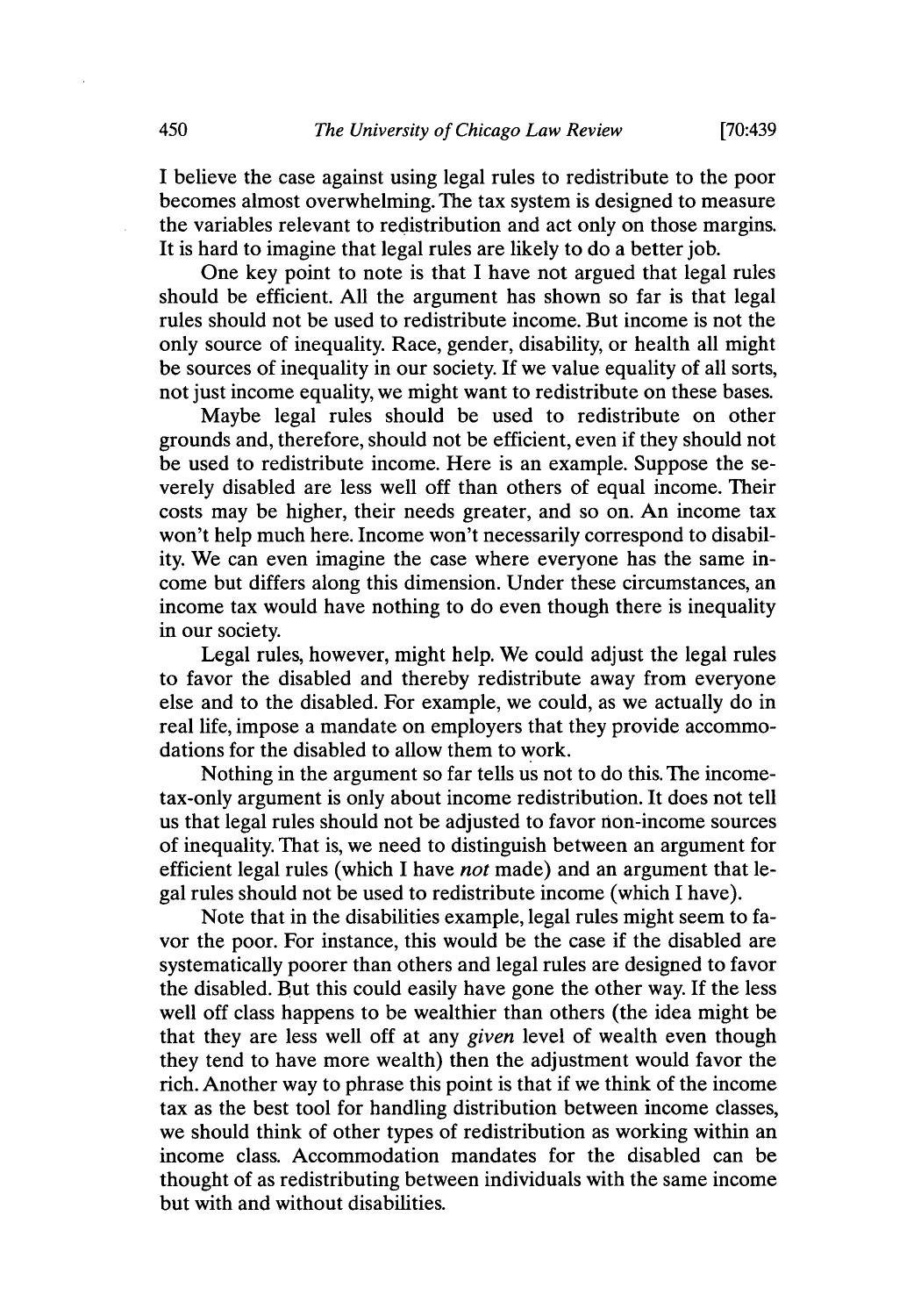While the arguments I have made so far have concerned only income and leave room for this type of redistribution, we should not jump to the conclusion that legal rules are a good method of redistributing on this basis. The arguments about income redistribution might very well translate to redistribution on other bases.

For example, much has been written about whether rules that appear to help a given class, such as the disabled, really  $do$ —this is the contracting around argument. There is literature indicating that the disabilities law reduced overall employment of the disabled while perhaps increasing wages (for those who kept their jobs).<sup>7</sup> This means that it might primarily redistribute within the class of disabled rather than from the healthy to the disabled.

Haphazardness is also a serious problem-the disabilities law seems to be both over-broad and too narrow. It might apply to individuals who are not really worse off because of their disabilities and it does not apply to the seriously disabled who are completely unable to work.

Finally, a version of the double distortion argument also might translate to this case. Suppose we compare a direct redistribution of money to the disabled with a modification to legal rules to help the disabled. Direct redistribution would have the same redistributive benefits and costs but would not skew employment relationships. Because legal rules skew employment relationships, direct redistribution may be superior to legal rules.

I don't want to condemn the various disabilities laws without serious and focused analysis of those rules. There may be much to be said for them. There are really only two points I am trying to make. First, the analysis about whether legal rules should favor the poor leaves room for this sort of redistribution. The primary argument I have made is not an argument for efficiency; it is an argument against using legal rules to redistribute income. Second, if we believe that using legal rules to redistribute in favor of the poor is inherently flawed, then we should also be leery of using legal rules to redistribute on other bases. There are good reasons to think that legal rules should be efficient and not redistribute at all.

That is the basic argument. Let me mention three potential counterarguments. First, a common criticism of the arguments I have made is that adjustments to the tax system are not feasible. Just be-

**<sup>7</sup>** See Christine Jolls and J.J. Prescott, *Disability Discrimination Law, Disabled Employment, and the Relative Role of "Reasonable Accommodations" Requirements and Firing Costs* \*33-34 (draft on file with author) (examining the various state legal regimes prior to the enactment of the ADA and concluding that the "legal requirements imposed by the ADA were causally linked to the declines in disabled employment").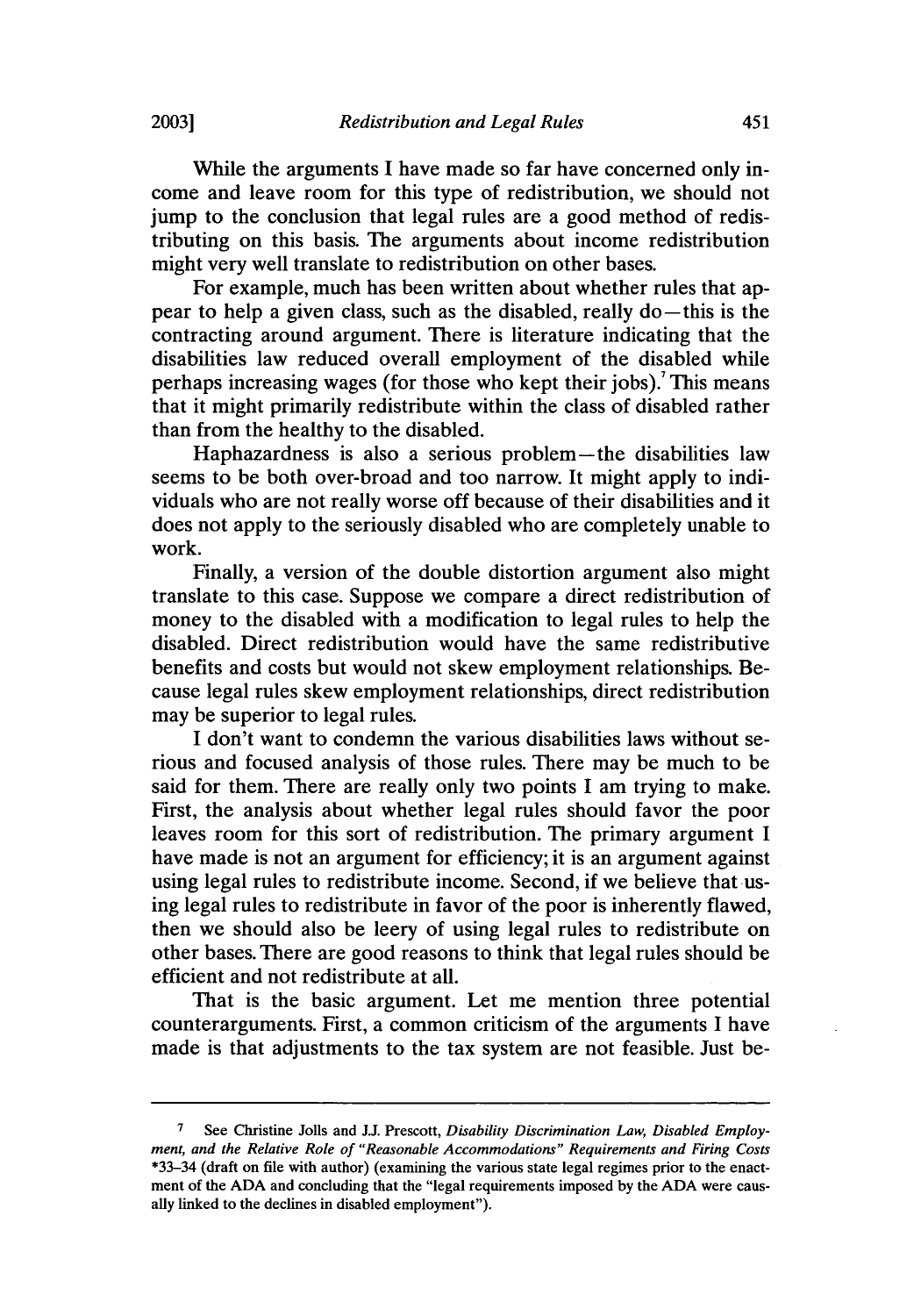cause we identify a social problem, say inadequate housing, doesn't mean that the tax system will be adjusted to resolve it.

This argument is correct to some extent. If the tax system is unavailable, we would want to resort to the next best alternative. If our only alternative is legal rules, we may want to use them. But there is no particular reason to believe that legal rules will be more available than taxes. The tax system is adjusted all the time-it is famous for constantly changing. Moreover, the extent of redistribution is a constant topic of discussion, so much so that many observers complain that it dominates discussion to the exclusion of other considerations. Moreover, if some political coalition would block additional redistribution through the tax system, there is no reason to believe it would not block the same redistribution when done indirectly through legal rules. It might fight even harder against legal rules because of the additional costs imposed by the inefficiencies.

Maybe using legal rules gets around these coalition problems because courts can make decisions about redistribution using legal rules, and courts are largely outside the political process (although, in fact, the vast majority of legal rules are made by legislatures). But one needs a complex view of the appropriate roles of courts and legislatures to argue that if redistribution cannot be passed through the democratic process, it should occur in a more expensive manner through courts.

The feasibility intuition is very strong among lawyers. I'm not sure exactly why-perhaps because lawyers are focused on legal rules, so they consider them more malleable than the tax system. Perhaps it is because lawyers tend to see what looks like an immediate injustice in a given case without thinking systematically about the problem. On close examination, it has little force.

The second common criticism of the argument is that the tax system is a mess. While using legal rules has problems, the tax system is riven with loopholes, it is costly to administer, and it is byzantine in its complexity. It is not the efficient and sleek method of redistribution portrayed so far. How can I defend such a monstrosity?

I don't intend to defend the income tax from these attacks. I make them myself all the time. But there is no reason to believe that other broad-based redistributive systems would be any better along these lines and they could easily be much worse. All the problems that lead to loopholes and complexity in the income tax would pervade any alternative attempt to measure and redistribute income.

The third counterargument to my thesis is that people might respond differently to redistribution through the tax system than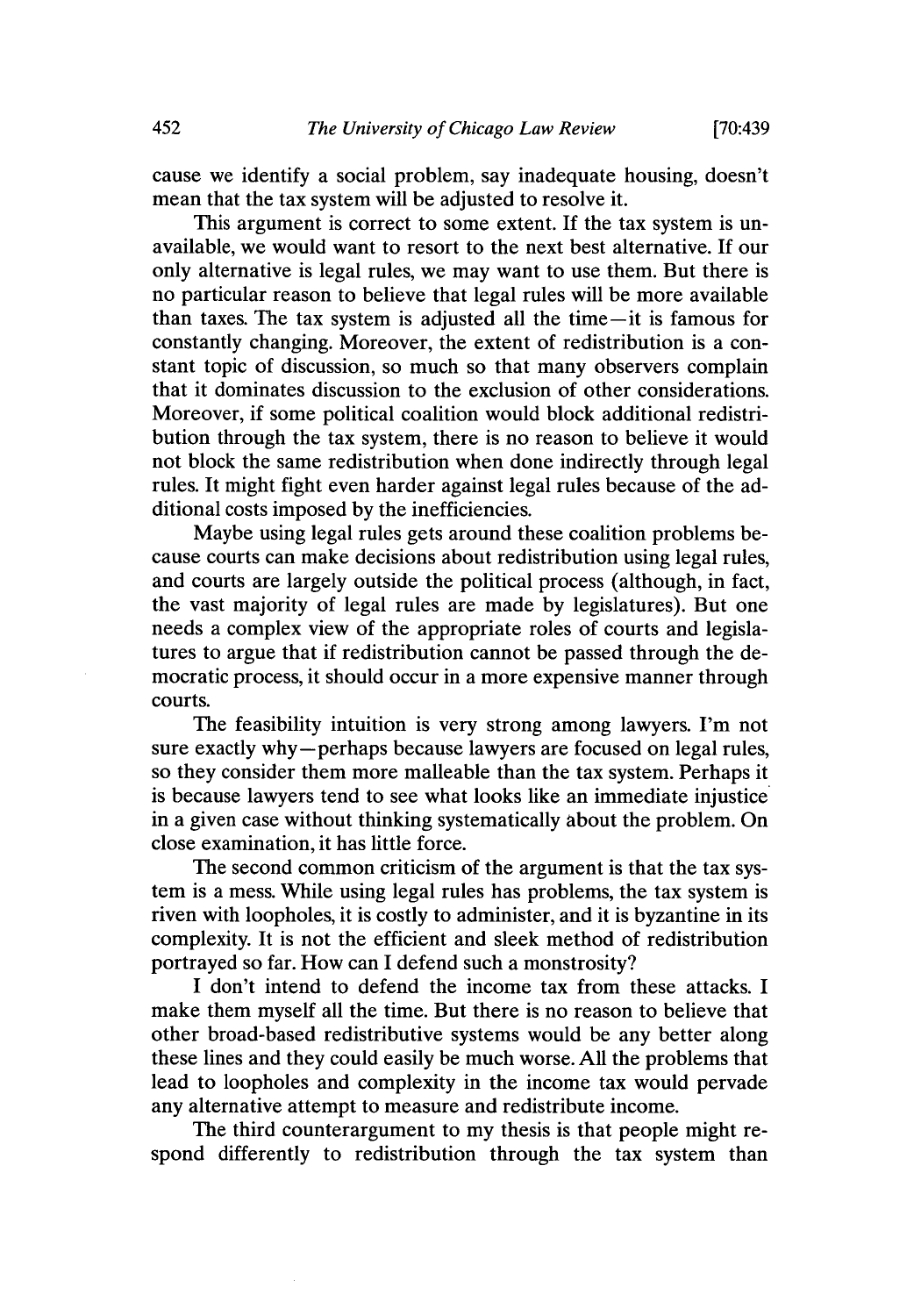through legal rules.<sup>8</sup> For example, people might notice the redistribution through the legal rules less, and, therefore, redistribution through legal rules might distort work incentives less. To make this slightly more formal, suppose that legal rules apply only infrequently, so that there is a low probability of them applying. A common claim is that people underestimate the impact of infrequent events. If true, people may systematically underestimate the redistribution through legal rules and, therefore, not adjust their labor/leisure choice.

We can't know the truth of this claim without more investigation. I have been assuming that people respond to real incentives, that there are no systematic, longstanding illusions. If there are such illusions, there might be many opportunities to take advantage of them, not just with respect to redistribution. I would think, however, that to the extent there is any significant redistribution, it would be difficult to retain illusions of this sort.

In addition, if insurance is available so that the legal rule applies through insurance prices, it is much more difficult to tell a story that involves systematic bias. And if we are relying on lack of insurance, so that legal rules apply only probabilistically, haphazardness becomes a serious problem. Therefore, I do not think arguments of this sort get us very far.

#### **CONCLUSION**

My conclusion is quite simple: Legal rules should not be used to redistribute income. Let me give a slightly softer conclusion as well. Even if one rejects some of the particulars of the argument-and there is literature that does $^{\circ}$  - there is no simple case for redistribution using legal rules. The existence of the tax or other direct redistributive systems means that one should not think of legal rules as necessarily addressing injustices posed by the facts of any given case. Instead, we must think systematically and comparatively about using legal rules and other systems to redistribute.

<sup>8</sup> See, for example, Christine Jolls, Behavioral *Economics Analysis of Redistributive Legal* Rules, 51 Vand L Rev 1653, 1657 (1998) ("[T]he costs of redistributive legal rules are more likely to be *underestimated* than to be *overestimated,* and, thus, *[* work incentives may be distorted less by redistributive legal rules than by taxes.").

**<sup>9</sup>** See, for example, Sanchirico, 86 Cornell L Rev at 1069 (cited in note 5) ("Both the verbal and the formal versions of new-rationale reasoning fall far short of a coherent argument for efficiency.").